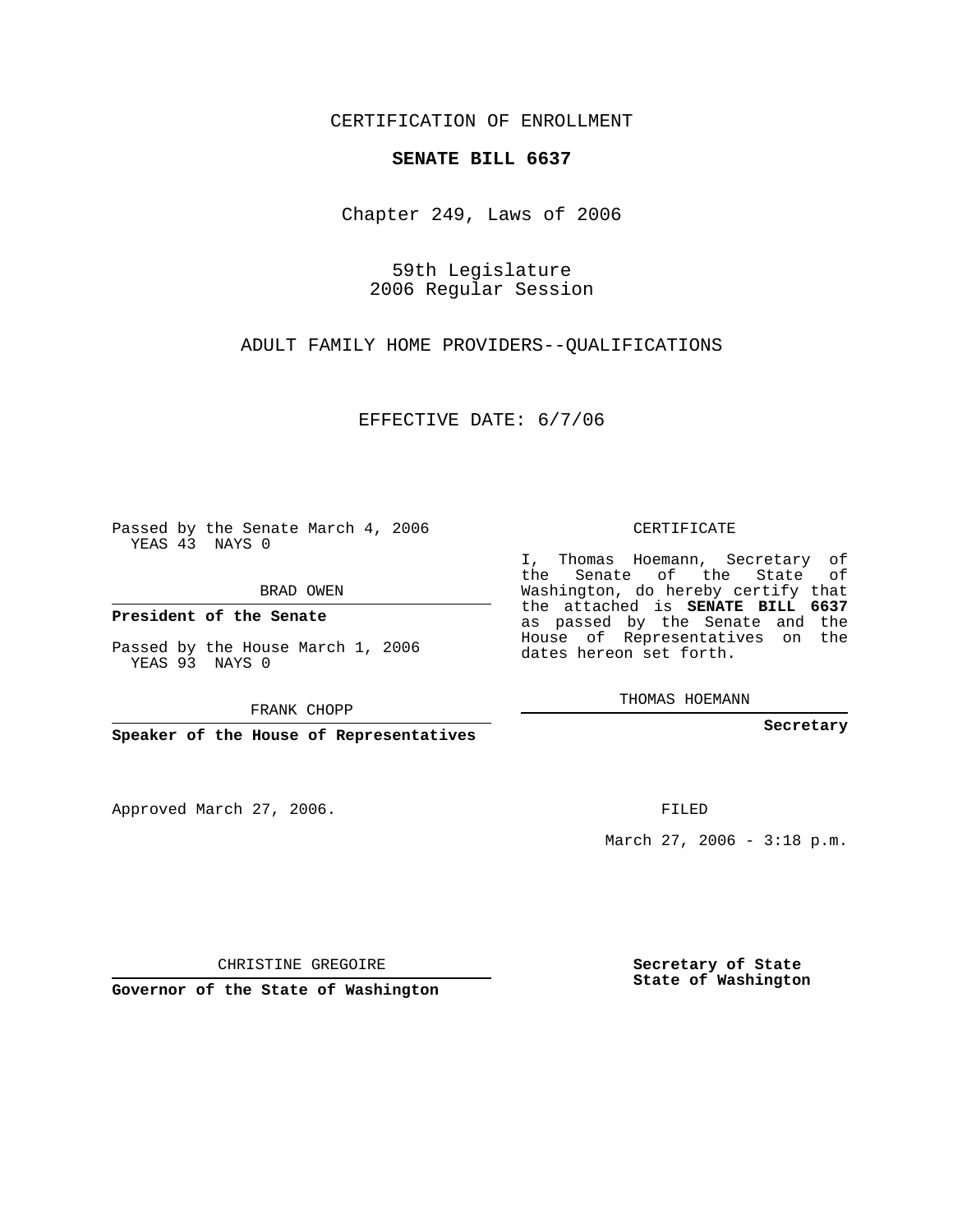## **SENATE BILL 6637** \_\_\_\_\_\_\_\_\_\_\_\_\_\_\_\_\_\_\_\_\_\_\_\_\_\_\_\_\_\_\_\_\_\_\_\_\_\_\_\_\_\_\_\_\_

\_\_\_\_\_\_\_\_\_\_\_\_\_\_\_\_\_\_\_\_\_\_\_\_\_\_\_\_\_\_\_\_\_\_\_\_\_\_\_\_\_\_\_\_\_

## AS AMENDED BY THE HOUSE

Passed Legislature - 2006 Regular Session

**State of Washington 59th Legislature 2006 Regular Session**

**By** Senators Keiser and Deccio

Read first time 01/17/2006. Referred to Committee on Health & Long-Term Care.

1 AN ACT Relating to qualifications for adult family home providers; 2 and amending RCW 70.128.120.

3 BE IT ENACTED BY THE LEGISLATURE OF THE STATE OF WASHINGTON:

 4 **Sec. 1.** RCW 70.128.120 and 2002 c 223 s 1 are each amended to read 5 as follows:

 6 Each adult family home provider and each resident manager shall 7 have the following minimum qualifications, except that only providers 8 are required to meet the provisions of subsection (10) of this section:

9 (1) Twenty-one years of age or older;

 (2) For those applying after September 1, 2001, to be licensed as providers, and for resident managers whose employment begins after September 1, 2001, a United States high school diploma or general educational development (GED) certificate or any English or translated government documentation of the following:

 (a) Successful completion of government-approved public or private school education in a foreign country that includes an annual average of one thousand hours of instruction over twelve years or no less than twelve thousand hours of instruction;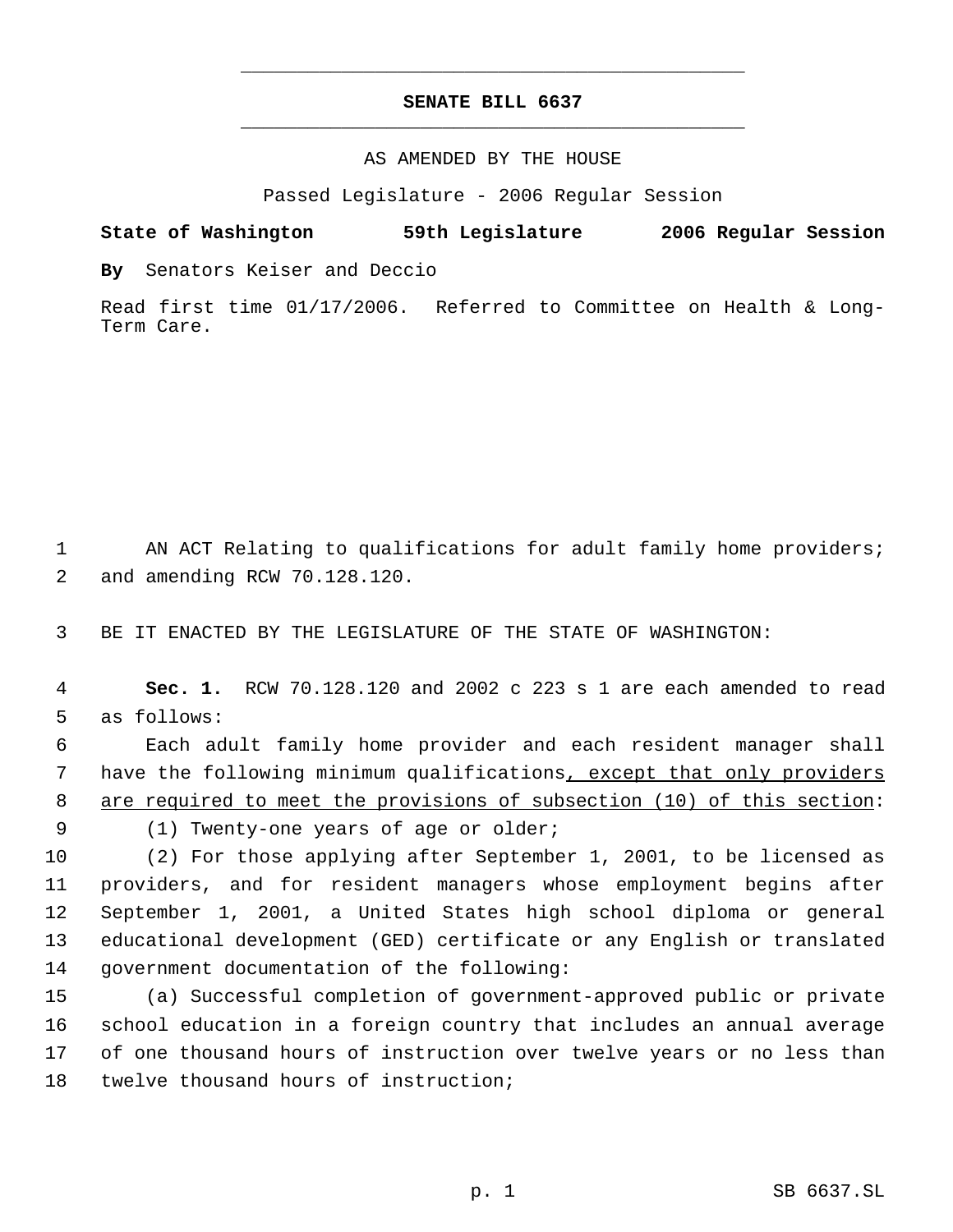(b) A foreign college, foreign university, or United States 2 community college two-year diploma;

 (c) Admission to, or completion of coursework at, a foreign university or college for which credit was granted;

 (d) Admission to, or completion of coursework at, a United States college or university for which credits were awarded;

 (e) Admission to, or completion of postgraduate coursework at, a United States college or university for which credits were awarded; or

 (f) Successful passage of the United States board examination for registered nursing, or any professional medical occupation for which 11 college or university education preparation was required;

(3) Good moral and responsible character and reputation;

 (4) Literacy in the English language, however, a person not literate in the English language may meet the requirements of this subsection by assuring that there is a person on staff and available who is able to communicate or make provisions for communicating with the resident in his or her primary language and capable of understanding and speaking English well enough to be able to respond appropriately to emergency situations and be able to read and understand resident care plans;

 (5) Management and administrative ability to carry out the requirements of this chapter;

 (6) Satisfactory completion of department-approved basic training and continuing education training as specified by the department in rule, based on recommendations of the community long-term care training and education steering committee and working in collaboration with providers, consumers, caregivers, advocates, family members, educators, and other interested parties in the rule-making process;

 (7) Satisfactory completion of department-approved, or equivalent, special care training before a provider may provide special care services to a resident;

 (8) Not been convicted of any crime listed in RCW 43.43.830 and 43.43.842; ((and))

 (9) For those applying after September 1, 2001, to be licensed as providers, and for resident managers whose employment begins after September 1, 2001, at least three hundred twenty hours of successful, direct caregiving experience obtained after age eighteen to vulnerable